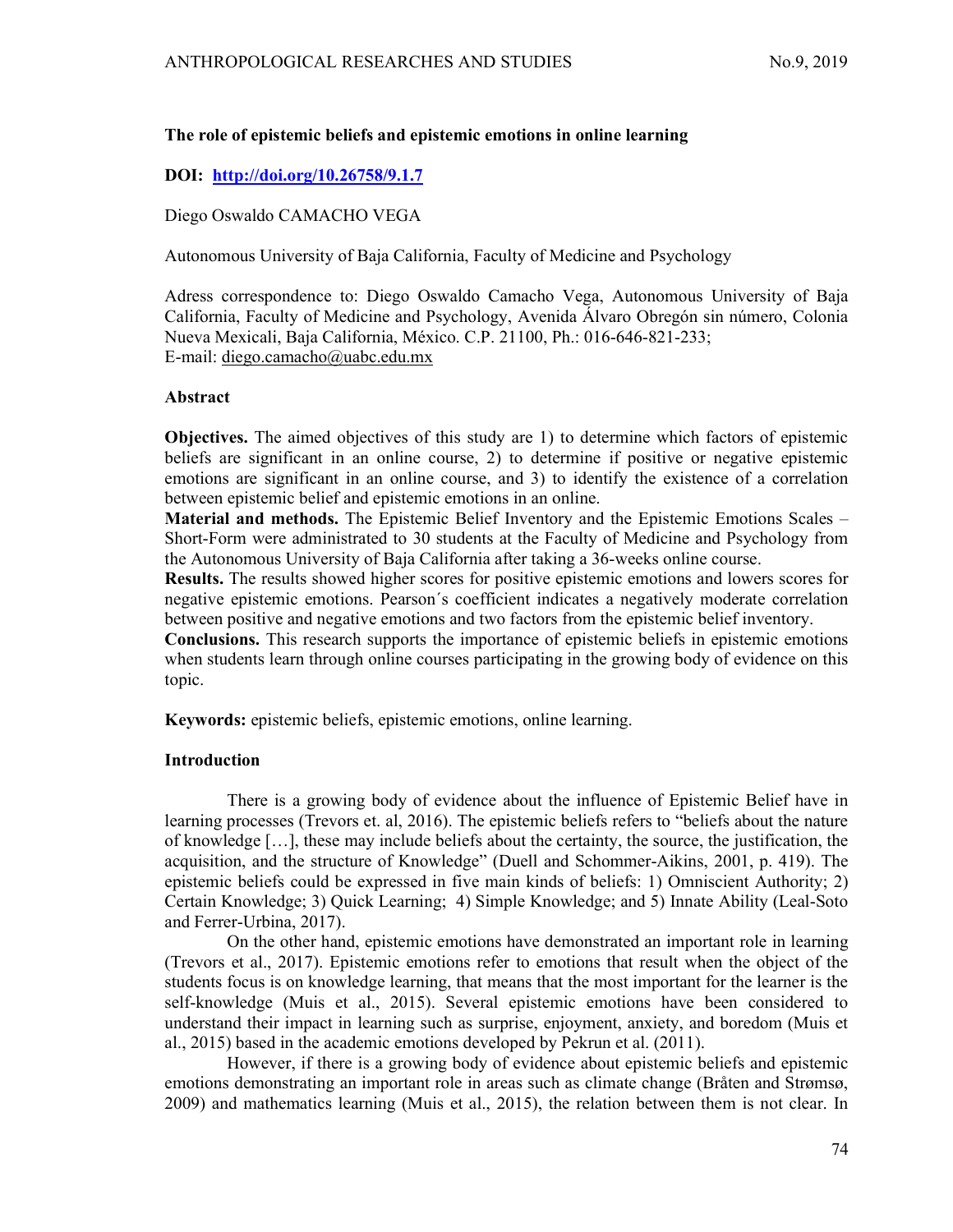addition, the study of epistemic beliefs and epistemic emotion in other learning environments such as online have not been considered yet

Thus, the aimed objectives of this research are 1) to determine which factors of epistemic beliefs are significant in an online course, 2) to determine if positive or negative epistemic emotions are significant in an online course, and 3) to identify the existence of a correlation between epistemic belief and epistemic emotions in an online. Finally, our hypothesis for this study is expressed as following:

1) There are similar scores of epistemic belief and positive epistemic emotions when students take an online course.

2) There is a correlation between epistemic belief and epistemic emotions when students take an online course.

#### Material and methods

#### Participants

For the current study 30 first-year students who took an online course about educational technology in a Psychology bachelor from one of the largest universities in Mexico where considered (female = 21; male = 9, age average = 19.77).

## **Procedures**

The procedure consisted of the adaptation of a mandatory course in an online modality. The adaptation consisted in the creation of goals categorized in five units with readings, video tutorials, forums, and quizzes completely online for 36 weeks. At the end of the course, participants voluntarily responded to informed consent, the Epistemic Beliefs Inventory developed by Schraw, Bendixen and Dunkle (2002) and translated to a Spanish version by Leal-Soto and Ferrer-Urbina (2017). In addition, a translated version of the Epistemic Emotions Scales – Short-Form (Pekrun et al., 2016) was administrated. To ensure equivalence, the translation consisted of a three steps procedure (Spanish-English-Spanish) translation made by three different highly proficient experts in the topic. The statistical analysis consisted of the calculation of descriptive for each instrument (means and standard deviations), and the calculation of correlation using parametric statistics.

### **Instruments**

After taking the online course students responded to the Epistemic Belief Inventory and the Epistemic Emotions Scales – Short-Form. The Epistemic Belief Inventory (EBI) is a 32-item questionnaire of 5-point Likert-type rating scale from strongly disagree (1) to strongly agree (5). It measures the five factors beforehand mentioned in the introduction: 1) Certain Knowledge (CK) for example "absolute moral truth does not exist", 2) Innate Ability (IA) for example "some people will never be smart no matter how hard they work", 3) Quick Learning (QL) for example "if you do not learn something quickly, you will never learn it", 4) Simple Knowledge (SK) for example "too many theories just complicate things", and Omniscient Authority (OA) for example "*children should be allowed to question their parents' authority*". For its part, the Epistemic Emotions Scales – Short-Form (EES-SF) consists of a 7-item questionnaire of 5-point Likert-type rating how strongly they felt each of the emotions: curiosity, enjoyment, surprise (positive), and confusion, anxiety, frustration, boredom in a 1 to 5 scale. The EES-SF was translated to the Spanish language as well as the EBI. In addition, demographic questions age and gender were included in the questionnaire.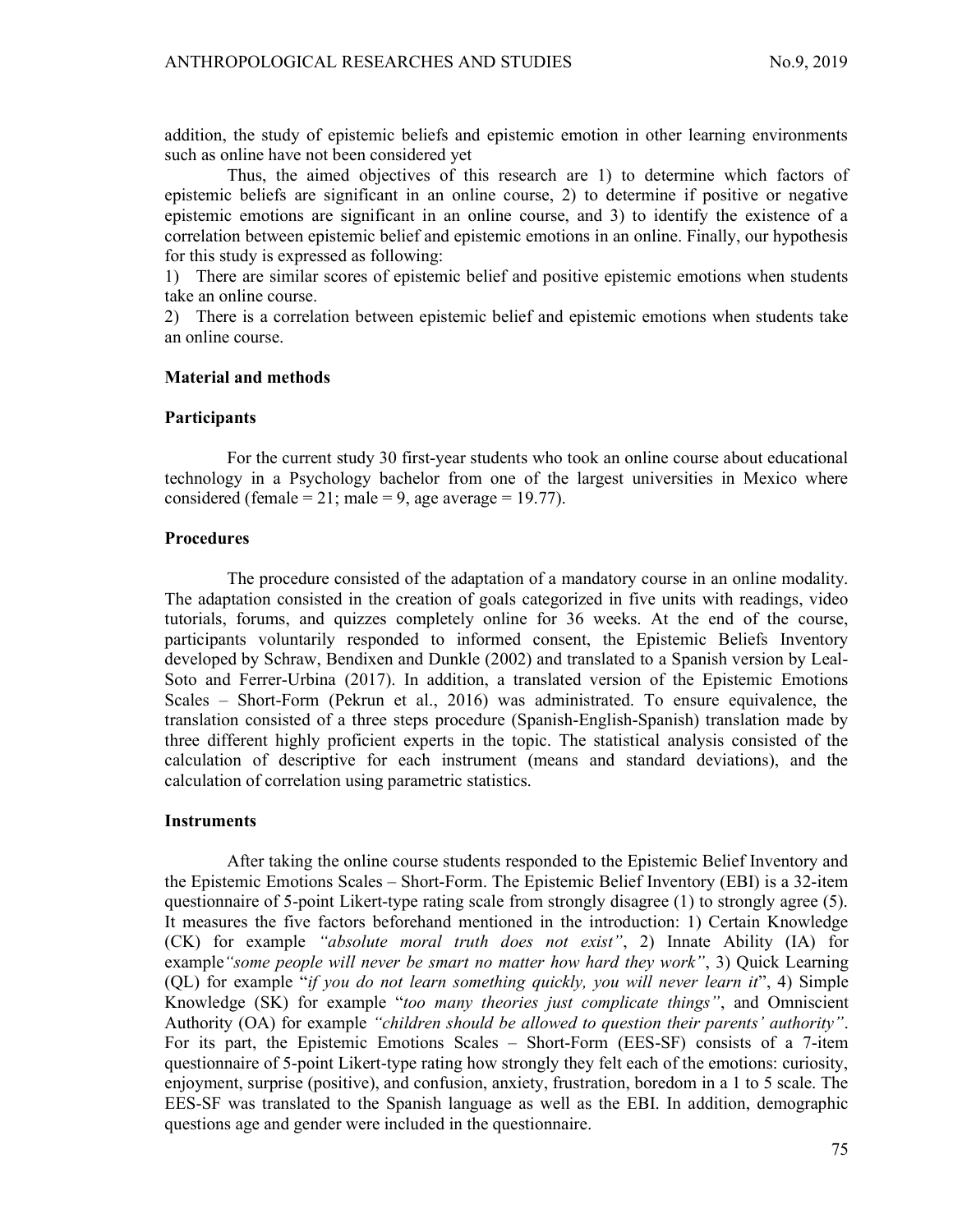### Results

The statistical analysis consisted of the calculation of descriptive (means and standard deviation) to aim the first and second objectives of our research: to *determine which factors of* epistemic beliefs are significant in an online course, and to determine if positive or negative epistemic emotions are significant in an online course, following by the calculation of Pearson´s coefficient (r) to answer the second objective: to identify the existence of correlation between epistemic belief and epistemic emotions in an online course. Due to the sample size a confirmatory analysis was not calculated.

As is shown in Table 1, Descriptive indicate low scores for epistemic beliefs  $(M = 2.84,$  $SD = 3.40$ ), while positive emotions showed higher values (M = 3.77, SD = 7.31) opposite to negative emotions which obtained lower values  $(M = 2.24, SD = 2.51)$  (See Table 1).

|                   |                        |             |      | <b>EESPOSITIVE</b> |                  | <b>EESNEGATIVE</b> |                  |
|-------------------|------------------------|-------------|------|--------------------|------------------|--------------------|------------------|
| item              | Factor                 | <b>MEAN</b> | SD   | r                  | $\boldsymbol{p}$ | r                  | $\boldsymbol{p}$ |
| EBI1              |                        |             |      |                    |                  |                    |                  |
| EBI10             |                        |             |      |                    |                  |                    |                  |
| EBI11             |                        |             |      |                    |                  |                    |                  |
| EBI13             | SK                     | 2.96        | 0.40 | $-.420$            | $0.02*$          | $-.415$            | $0.02*$          |
| EBI18             |                        |             |      |                    |                  |                    |                  |
| EBI22             |                        |             |      |                    |                  |                    |                  |
| EBI24             |                        |             |      |                    |                  |                    |                  |
| <b>EBI30</b>      |                        |             |      |                    |                  |                    |                  |
| EBI2              |                        |             |      |                    |                  |                    |                  |
| EBI6              |                        |             |      |                    |                  |                    |                  |
| EBI14             |                        |             |      |                    |                  |                    |                  |
| EBI19             | $\mathrm{C}\mathrm{K}$ | 2.47        | 0.37 | $-.398*$           | 0.03             | $-.498**$          | 0.01             |
| EBI23             |                        |             |      |                    |                  |                    |                  |
| EBI25             |                        |             |      |                    |                  |                    |                  |
| EBI31             |                        |             |      |                    |                  |                    |                  |
| EBI3              |                        |             |      |                    |                  |                    |                  |
| EBI9              |                        |             |      |                    |                  |                    |                  |
| EBI16             | QL                     | 3.00        | 0.56 | $-0.34$            | $0.07\,$         | $-0.13$            | 0.50             |
| EBI21             |                        |             |      |                    |                  |                    |                  |
| EBI29             |                        |             |      |                    |                  |                    |                  |
| EBI4              |                        |             |      |                    |                  |                    |                  |
| EBI7              |                        |             |      |                    |                  |                    |                  |
| EBI20             | <b>OA</b>              | 2.91        | 0.46 | $-0.35$            | 0.06             | $-0.25$            | 0.18             |
| EBI27             |                        |             |      |                    |                  |                    |                  |
| EBI28             |                        |             |      |                    |                  |                    |                  |
| EBI5              |                        |             |      |                    |                  |                    |                  |
| EBI8              |                        |             |      |                    |                  |                    |                  |
| EBI12<br>EBI15    |                        |             |      |                    |                  |                    |                  |
| EBI17             | IA                     | 2.93        | 0.48 | $-0.27$            | 0.15             | $-0.21$            | 0.26             |
| EBI26             |                        |             |      |                    |                  |                    |                  |
| EBI32             |                        |             |      |                    |                  |                    |                  |
| <b>EEPOSITIVE</b> |                        | 3.77        | 0.68 |                    |                  |                    |                  |
|                   | EE                     |             |      |                    |                  |                    |                  |
| <b>EENEGATIVE</b> |                        | 2.24        | 0.88 |                    |                  |                    |                  |

Table 1. Descriptive and correlation values by factor

Note:  $r =$  Pearson's coefficient values; \* $p =$  Significant value at .05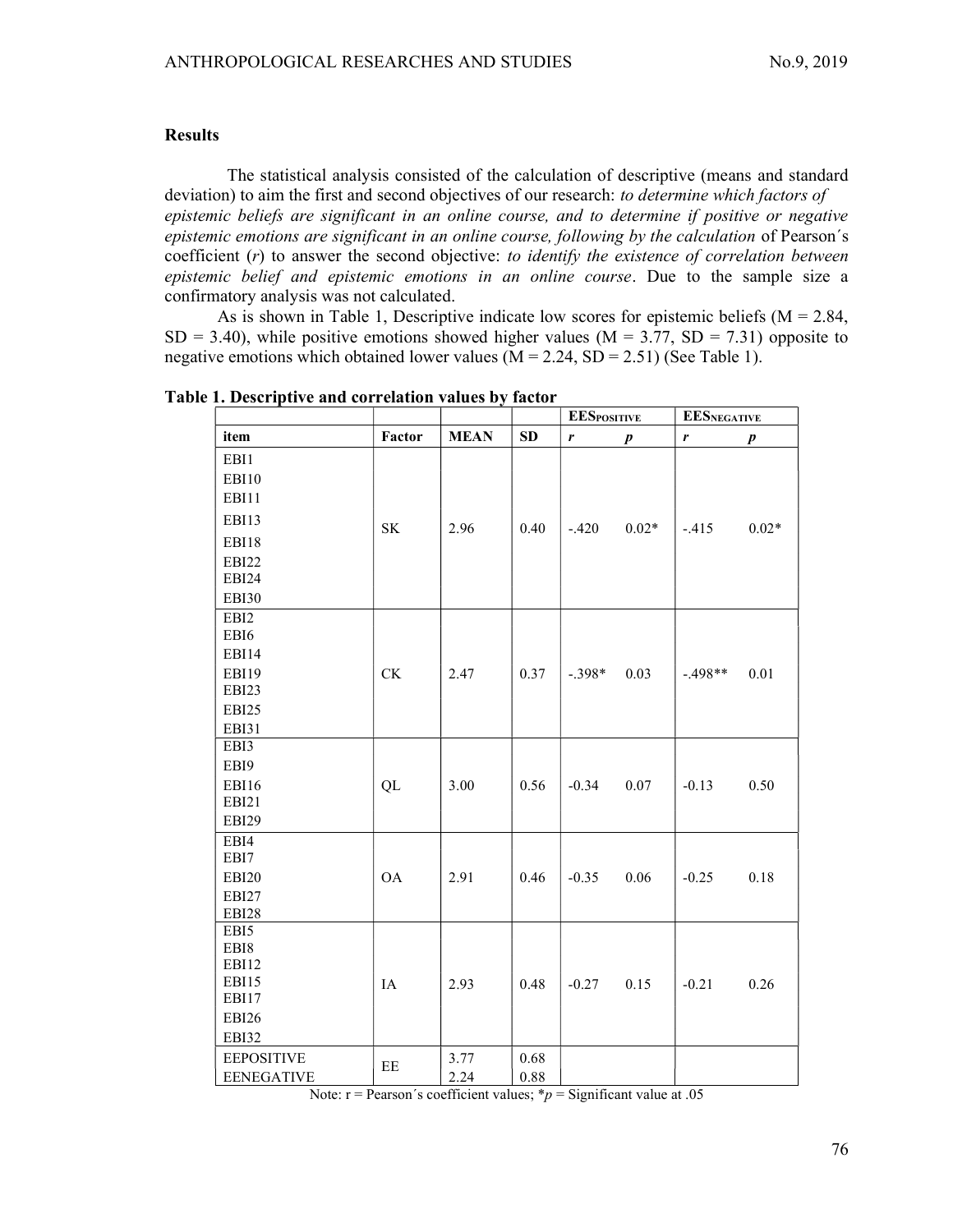On the other hand, the Pearson's coefficient  $(r)$  showed negatively significant correlations and significant*p value* for both positive and negative epistemic emotions regarding to SK ( $\text{EES}_{\text{positive}}r = -.420^*$ ,  $p = 0.02$ ;  $\text{EES}_{\text{Negative}}r = -.415$ ,  $p = 0.02$ ) and CK factor ( $\text{EES}_{\text{positive}}r =$  $-0.398, p = 0.03; r = -0.498, p = 0.01$ .

#### **Discussions**

The results of this study only confirm the first hypothesis for the Quick Learning (QL) factor which obtained higher scores as well as positive emotions which is a positive issue for online learning. Regarding the second hypothesis, effectively results confirm that there is a correlation between epistemic belief and epistemic emotions when students take an online course.

Surprisingly, the results were significant for positive and negative epistemic emotions supporting the inconsistencies reported by (Leal-Soto and Ferrer-Urbina, 2017) due in both cases there is a moderate negative correlation according to the criterion suggested by Hair et al. (2006). Nonetheless, it is clear that lower scores in SK ( $M = 2.96$ ), and CK ( $M = 2.47$ ) are negatively correlated with higher values for positive epistemic emotions  $(M = 3.77)$ , while lower scores in SK and CK scores are negatively correlated to lower values for negative epistemic emotions (M  $= 2.24$ ).

That means that lower levels of Simple Knowledge, for example "It bothers me when instructors don't tell students the answers to complicated problems" (SK) and Certain Knowledge such as "If two people are arguing about something, at least one of them must be wrong" could predicts negatively some positive epistemic emotions (curiosity, enjoy, surprise). In other words, the decreasing of scores in SK and CK factors is correlated to the increase of scores in positive epistemic emotions. Instead, lower scores Simple Knowledge and Certain knowledge could predict negatively in lower levels of negative emotions (confusion, anxiety, frustration, boring) which indicates that lower scores in SK and CK factors trend to decrease negative epistemic emotions.

These results are consistent about the importance of epistemic belief in learning environments (Trevors et al., 2016) being an important variable in the development of learning including the online based learning. Also, this study supports the evidence about the importance of emotions in the process learning because epistemic emotions have demonstrated to be an important factor to mediate complex relations between epistemic beliefs and fundamental learning outcomes (Trevors et al., 2017).

#### **Conclusions**

In conclusion, this research contributes in a theoretical and methodological way in the understanding of a growing body of evidence about epistemic belief and epistemic emotions in learning environments, particularly in online environments, showing the importance of the analysis of cognition in the understanding of emerging emotions in education., Its relevance has been widely evidenced in themes such as climate change (Bråten and Strømsø, 2009) and mathematics (Muis et al., 2015b) as mentioned in the introduction, and it could be important to evaluate this variable in other themes such as health. For its part, the results showed that a decrease in some epistemic beliefs could decrease negative epistemic emotions (i.e. confusion, anxiety, frustration, boring) and increase positive epistemic emotions (i.e. curiosity, enjoy, surprise) facilitating the learning processes in online learning. However, this research has some limitations. The principal limitations are the sample size because it was not possible to calculate a confirmatory analysis. Second, further research is necessary to understand the role of Quick Learning in online environments. Finally, there is important to consider a future study including